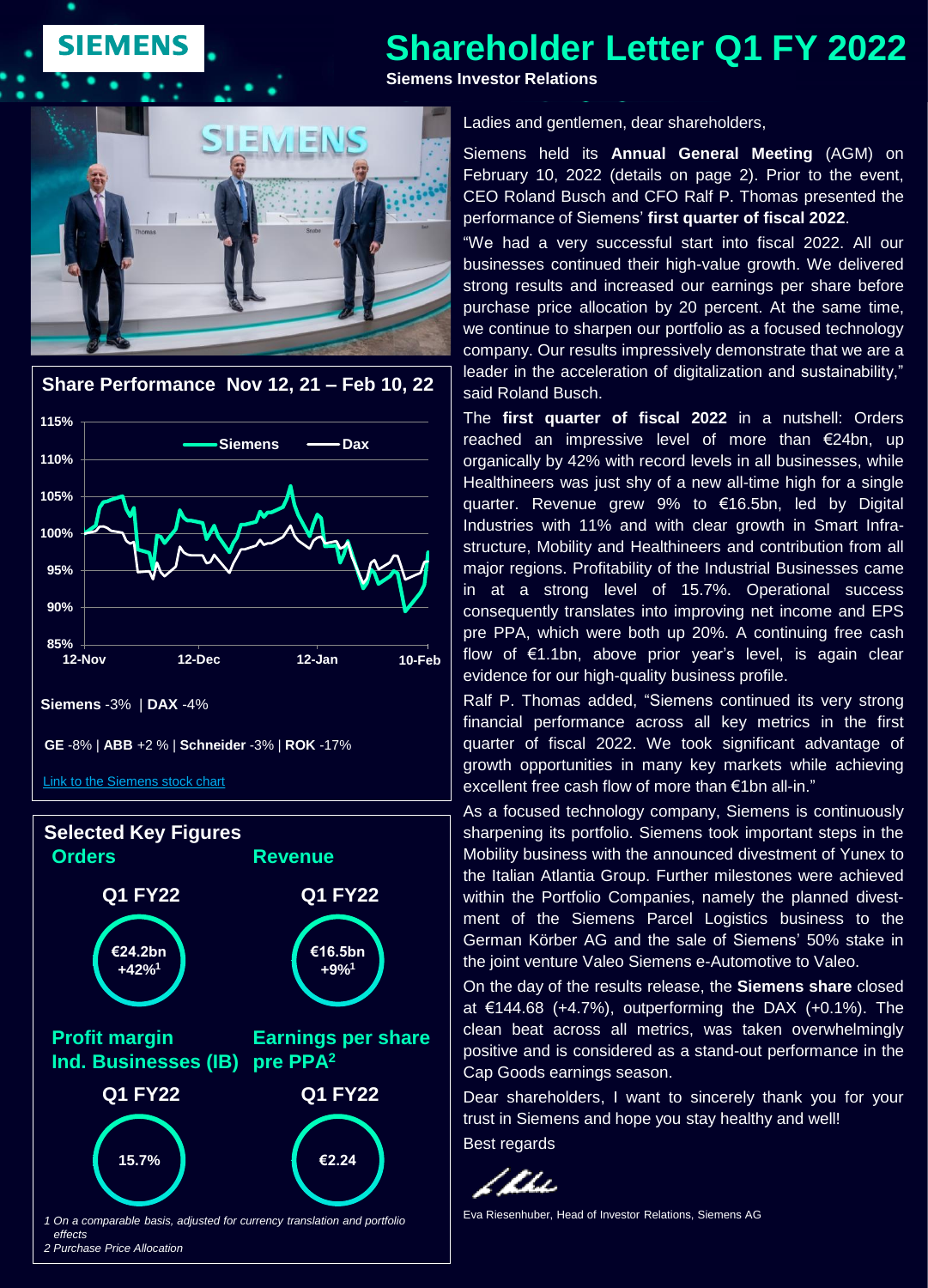### **Shareholder Letter | Q1 FY 2022 2**

**Our Industrial Businesses in Q1 FY 2022**



# **Siemens Annual General Meeting 2022**

February 10, 2022

On February 10, 2022, the **ordinary Annual General Meeting**  (AGM) **2022** of Siemens AG took place. Due to the **Corona pandemic,** the **shareholders' meeting was held exclusively in a virtual format** – without the physical attendance of shareholders or their proxy representatives. The **next Annual General Meeting** is **expected** to take place on **February 9, 2023.** 

*"In fiscal 2021, we kept our company on track in difficult times while further expanding our power of innovation. Our businesses' strong growth and high profitability speak for themselves. The basis for this success was Siemens' move to reinvent itself early on and from a position of strength. In times of great change and uncertainty, the orderly transition to the new Managing Board team was an invaluable advantage for our company, too,"* said Jim Hagemann Snabe, Chairman of the Supervisory Board of Siemens AG.

The shareholders voted, among others, on the dividend for the past fiscal year. It was decided to **pay a dividend of €4.00 per share for fiscal 2021, significantly up by 50 Cents from the prior year dividend**. This represents an attractive dividend yield of 2.8%, based on September 30, 2021 closing share price and is in-line with Siemens new progressive dividend policy.

[more information](https://new.siemens.com/global/en/company/investor-relations/annual-shareholder-meeting.html)

| ltem 2            | Appropriation of net income                              | 99.71%     |
|-------------------|----------------------------------------------------------|------------|
| Item 3            | Ratification of the Managing Board                       | ≥99.38%    |
| Item 4            | Ratification of the Supervisory Board                    | $≥98.50\%$ |
| Item 5            | Appointment of independent auditors                      | 96.70%     |
| Item <sub>6</sub> | To resolve on the approval of the compensation<br>report | 91.70%     |

• **Third virtual Shareholders' Meeting in the history of Siemens** 

**SIEMENS** 

- **New record presence: 64.5% of capital stock** of Siemens AG **entitled to vote**
- At the peak **over 4,500 persons** following online
- Significant interest with **around 280 questions,** submitted prior to ordinary AGM
- Also the **new option of submitting text and video statements** was well received by shareholders; a total of **5 text** and **7 video statements** were submitted
- **Duration** of the event **around 5 ½ hours**
- **Agenda Items 2 - 6 approved by a large majority**



### **Voting capital represented at AGM**

[Details of voting results](https://assets.new.siemens.com/siemens/assets/api/uuid:362a471a-2347-4e51-8d65-77225baba1f0/Siemens-AGM2022-voting-results.pdf)

<sup>1)</sup> Extraordinary Shareholders' Meeting: Siemens Energy spin-off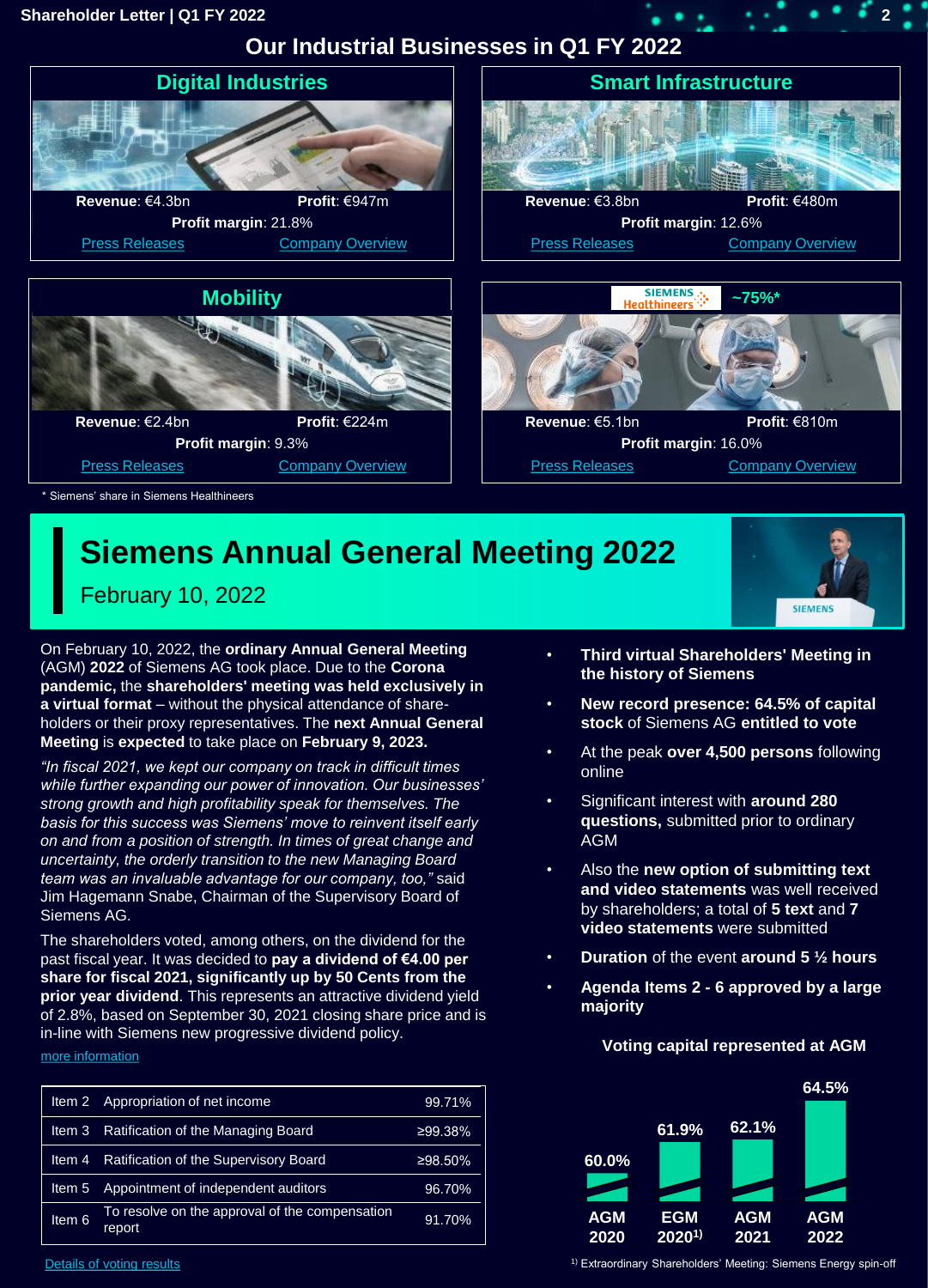# **Siemens' strong focus on total shareholder return**

# **Progressive dividend development Current €3bn share buyback**



Dividend yield in FY 2021: 2.8%

**program** In billion €

3.0 **Up to** 3.0 **2012– 2018 2018– 2021 2021– 2026e** Total of  $~10$  $0.1<sub>1</sub>$ Volume already bought back

argin

 $1%1$ 

 $10 - 10.5%$ 

# **Total shareholder return**



\* Total shareholder return (TSR) = Return on share price development plus dividend reinvestment

## **What does Siemens expect for fiscal 2022?**

**Outlook (unchanged; as published on Nov 11, 2021)**

[FY 2021: €8.32]

| <b>FY 2022 Siemens Group</b>          |                     | <b>FY 2022 Framework Siemens Businesses</b> |                                     |                          |
|---------------------------------------|---------------------|---------------------------------------------|-------------------------------------|--------------------------|
| <b>Book-to-bill</b>                   | >1                  |                                             | <b>Comparable</b><br>revenue growth | <b>Profit margi</b>      |
| <b>Revenue growth</b><br>(Comparable) | Mid-single<br>digit | <b>Digital Industries</b>                   | $5 - 8%$                            | $19 - 21\%$ <sup>1</sup> |
| <b>EPS pre PPA</b>                    | €8.70-€9.10         | <b>Smart Infrastructure</b>                 | $5 - 8\%$                           | $12 - 13%$               |

**Mobility** 

**EPS pre PPA** 

and regulatory issues.

This outlook excludes burdens from legal

1 therein impact from SaaS transition of up to 200 bps

 $5 - 8%$